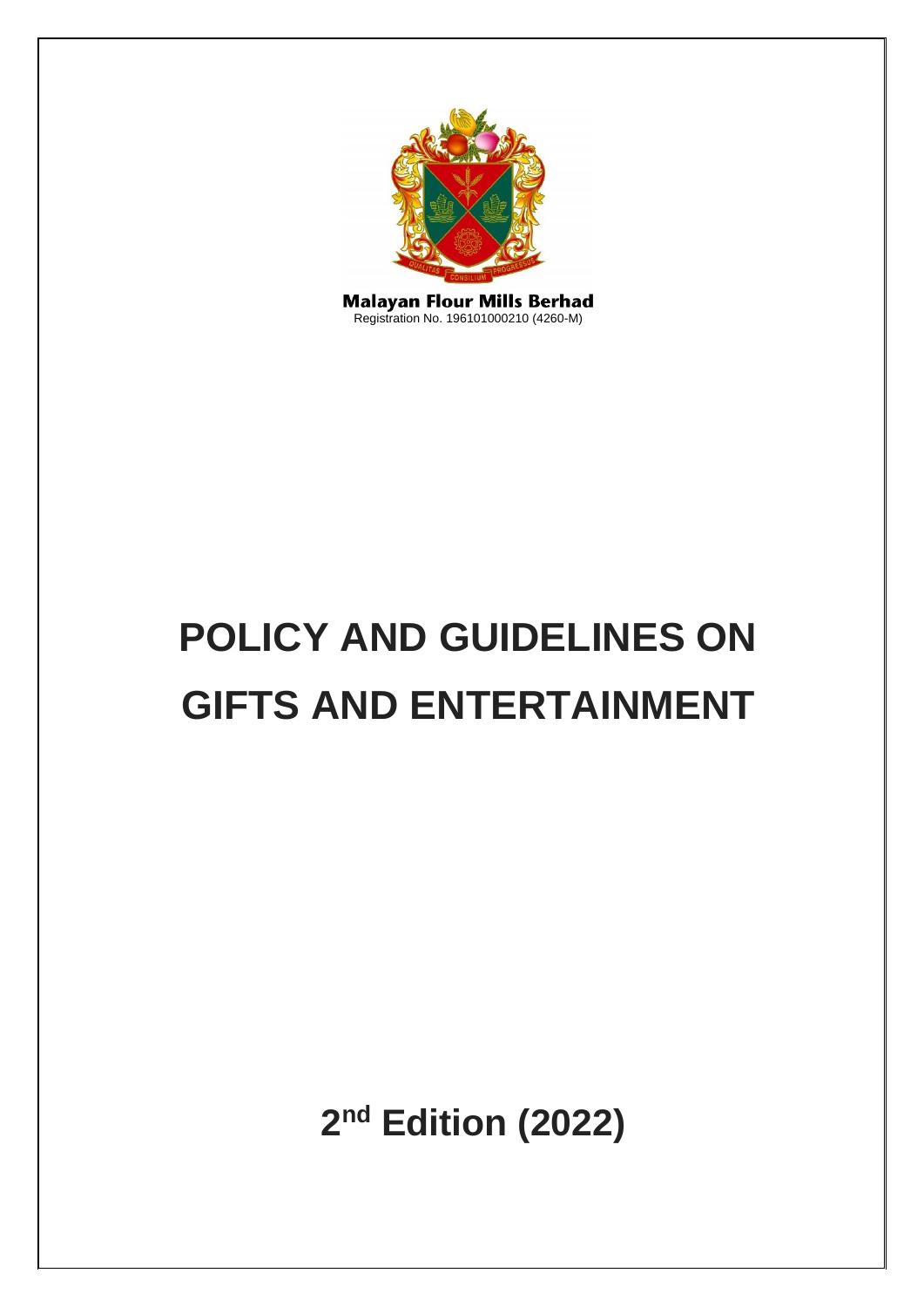# **C O N T E N T S**

| 1. | <b>Basis</b>                                                                                       |                |
|----|----------------------------------------------------------------------------------------------------|----------------|
| 2. | Scope                                                                                              | 1              |
| 3. | Prohibition on Giving, Solicitation and Acceptance of Gifts<br>and Entertainment                   | 1              |
| 4. | Exceptions to the Prohibition on Giving, Solicitation and Acceptance<br>of Gifts and Entertainment | $\overline{2}$ |
|    | 5. Guidelines on Flowers, Food and Other Gift Items                                                | 5              |
| 6. | <b>Reporting Violations</b>                                                                        | 5              |
| 7. | <b>Repealing Clause</b>                                                                            | 5              |

# **APPENDICE**

|  |  | Gifts, Benefits and Sponsorships Declaration Form | <b>Appendix A</b> |
|--|--|---------------------------------------------------|-------------------|
|--|--|---------------------------------------------------|-------------------|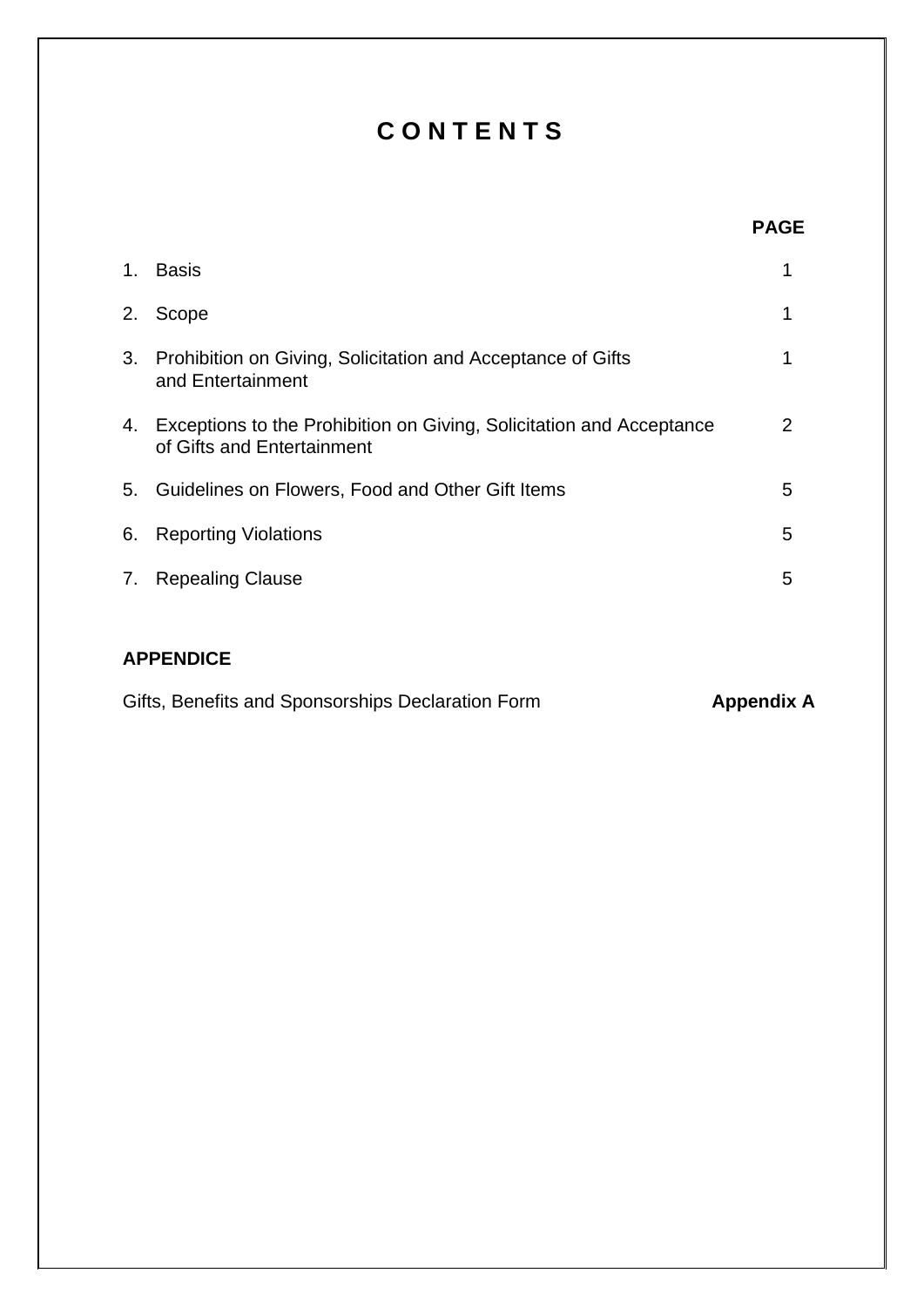### **1.0 Basis**

- 1.1 These Policy and Guidelines on Gifts and Entertainment ("Policy and Guidelines") are issued pursuant to the following:
	- 1.1.1 Paragraph 15.29 of Bursa Malaysia Securities Berhad Main Market Listing Requirements stated that a listed issuer and its board of directors must ensure to establish and maintain for the listed issuer and its subsidiaries ("Group") the policies and procedures on anti-corruption that are, at a minimum, guided by the Guidelines on Adequate Procedures issued pursuant to Section 17A(5) of the Malaysian Anti-Corruption Commission Act 2009 ("MACC Act") with the objective of providing the listed issuer with a defence against the legal liability under Section 17A of the MACC Act and to prevent the occurrence of corrupt practices;
	- 1.1.2 The Code of Conduct of Malayan Flour Mills Group ("MFM Group") which sets out the ethical standards to be practised by all employees in dealings with all parties including consultants, customers and suppliers with integrity, transparency and professionalism; and
	- 1.1.3 In line with good practice of corporate governance in the conduct of business and affairs of MFM Group.

#### **2.0 Scope**

- 2.1 These Policy and Guidelines shall apply to the Board of Directors, officers and employees, including contractual employees, consultants, agents and person associated with MFM Group ("Associated Persons").
- 2.2 MFM Group requires its Associated Persons to abide by these Policy and Guidelines to avoid conflict of interest or the appearance of conflict of interest for either party in on-going or potential business dealing between MFM Group and external parties as a gift can be seen as a bribe that may tarnish MFM Group's reputation or be in violation of anti-bribery and corruption laws.

#### **3.0 Prohibition on Giving, Solicitation and Acceptance of Gifts and Entertainment**

3.1 Unless expressly permissible and, when required, pre-approved by Managing Director of MFM as provided in these Guidelines, MFM Group and its Associated Persons, shall not give, agree to give, promise or offer, solicit, accept or use, directly or indirectly any gifts such as gratuity, favour, loan, hospitality and/or entertainment, or anything of monetary value to/from a person or corporation, at any time, on or off the work premises, in the course of their official duties or in connection with any of MFM Group's operations or any transaction MFM Group intends to enter or is a party to.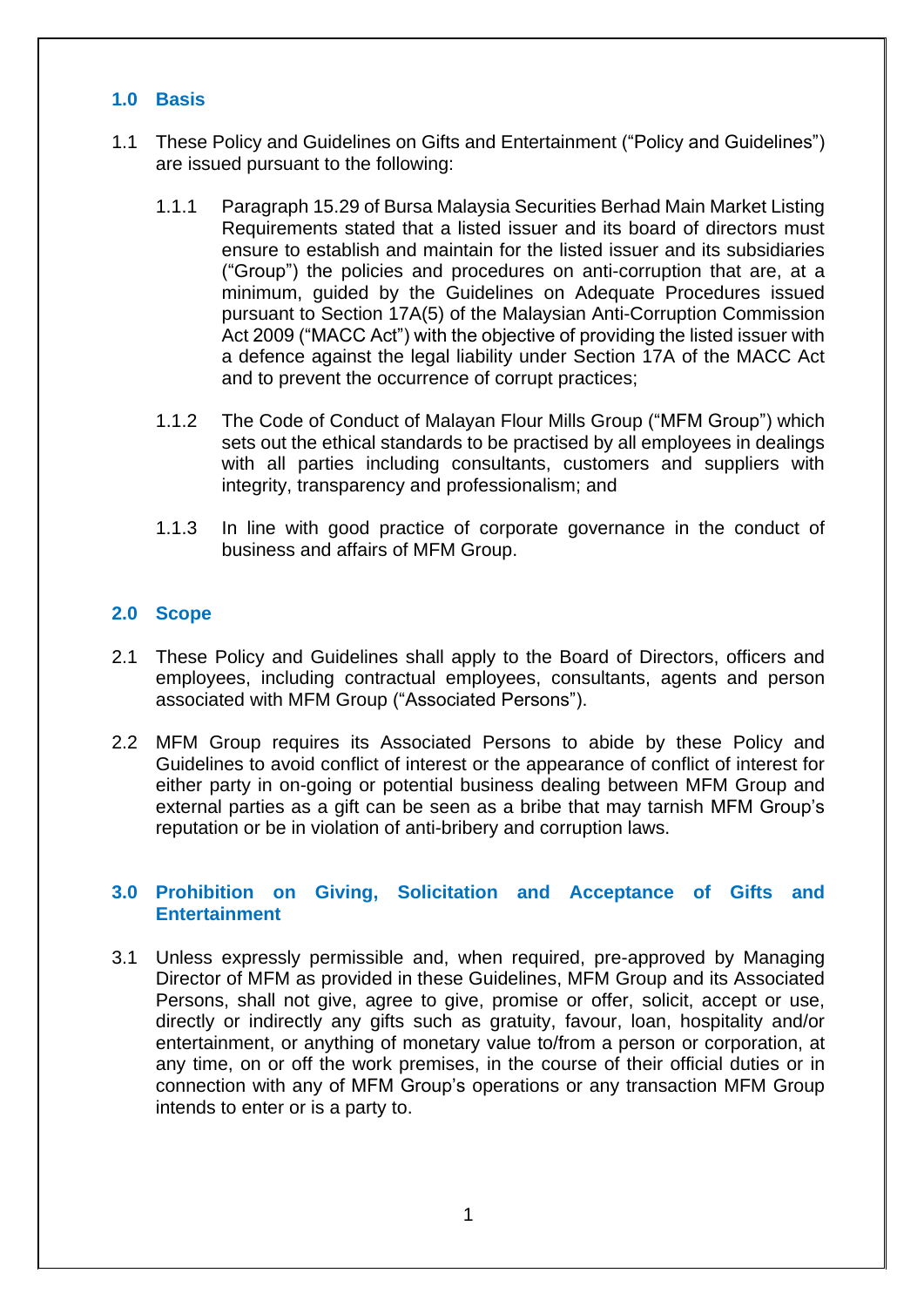When and where pre-approval is required by these Guidelines, the requesting employee shall use the Gifts, Benefits and Sponsorship Declaration Form (Appendix A) to submit his/her application for approval. There are circumstances where the Guidelines do not require pre-approval, but disclosure of gifts, entertainment or sponsorship for the senior management's knowledge and oversight. Under these circumstances, the Gifts, Benefits and Sponsorship Declaration Form shall be used for disclosure purposes.

- 3.2 The prohibition shall include, but not limited to:
	- 3.2.1 Gift which is part of an attempt or agreement to do anything in return;
	- 3.2.2 Gift which is being made to influence the Board of Directors' or officer's actions as such;
	- 3.2.3 Gift which could create the appearance of a conflict of interest;
	- 3.2.4 Gift in the form of cash or cash vouchers of any amount;
	- 3.2.5 Receive sponsorship in any form for any of the internal programs, activities, and affairs of MFM Group, such as annual dinner, anniversary commemorations and other similar events;
	- 3.2.6 Business trip sponsored by consultants, suppliers, customers, business partners etc unless justified and pre-approved by the Managing Director of MFM; and
	- 3.2.7 Arranging or accepting entertainments during business dealings unless justified and pre-approved by the Managing Director of MFM.
	- 3.2.8 Facilitation (or grease) payments which are payments outside published fee schedules, no matter how small, made to the public officials or persons of influence to expedite or "facilitate" performance of nondiscretionary, routine governmental actions (e.g., obtaining a permit or license, processing government papers, providing police protection, loading or unloading cargo, turning on utility services). Under no circumstances may any MFM Group's employee make facilitation payments in any form.

#### **4.0 Exceptions to the Prohibition on Giving, Solicitation and Acceptance of Gifts and Entertainment**

- 4.1 There are situations whereby the provision and receiving of gifts and entertainment are permitted which are as follows:
	- 4.1.1 Gifts that may be received or given in the customary and normal course of business, as may be determined and approved by the Managing Director of MFM: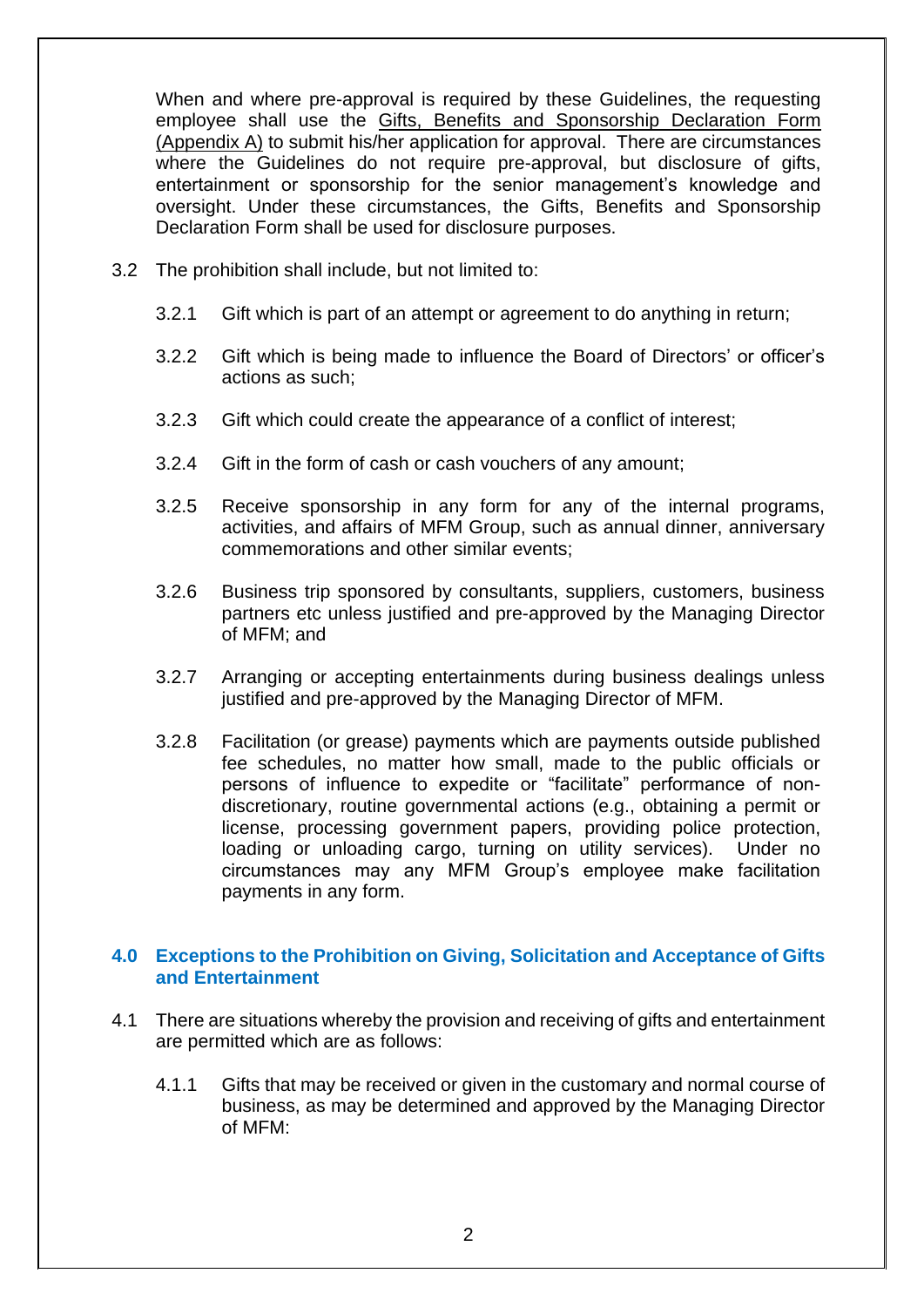4.1.1.1 **Gift giving to a Public Official**: If the fair market value of a gift provided to a Public Official is less than RM100 and meets all the requirements of this Policy, no pre-approval is required, but the requesting employee providing the gift or entertainment must complete the Gifts, Benefits and Sponsorship Declaration Form for disclosure purposes prior to giving the gift or entertainment. If the fair market value of the gift or entertainment provided to a Public Official is equal to or more than RM100 or does not meet all the other requirements of this Policy, approval from Managing Director of MFM is required before such gift or entertainment can be provided to the Public Official.

> A Public Official is any domestic and international government official, including with no limitation to: (1) any elected or appointed officials; (2) employees of any executive, legislative, or judicial department, agency, or instrumentality of any government, from the local level to the national level, regardless of rank or authority; (3) persons acting in an official capacity on behalf of any government official or entity, whether paid or unpaid; (4) officers and employees of political parties; (5) candidates for political office; (6) officers and employees of state-owned or statecontrolled business, school, hospital, or other entity; (7) Royalty, even with simple ceremonial functions; and (8) officers and employees of public international organisations or any departments or agency thereof (such as, the United Nations, the Red Cross, and the World Bank).

- 4.1.1.2 **Gift giving to a commercial entity**: Any gift or entertainment to be given to a commercial entity with the fair market value that is more than RM400 requires pre-approval on the Gifts, Benefits and Sponsorship Declaration Form even though all other requirements and conditions in this Policy have been met. If the fair market value of a gift provided to a commercial entity is less than RM400 and meets all the requirements of this Policy, no preapproval is required, but the requesting employee providing the gift or entertainment must complete the Gifts, Benefits and Sponsorship Declaration Form for disclosure purposes prior to giving the gift or entertainment.
- 4.1.1.3 **Receiving Gifts**: Employee shall report any gift, entertainment or sponsorship he/she is offered or has received on the Gifts, Benefits and Sponsorship Declaration Form. Managing Director of MFM may make the following decisions with respect to the gift, entertainment or sponsorship reported to him/her: (1) permitting the employee to receive or keep the gift or benefit; (2) permitting the employee[s] to receive the offered sponsorship; (3) collecting the gift and redistribute it to all employees (especially suitable for food items); (4) collecting the gift from the employee for the benefit of the company; (5) directing the employee to reject the gift and return it to the giver, or reject the offer of benefit or sponsorship; or (6) other decisions the Managing Director of MFM deems appropriate and consistent with MFM Group's Code of Conduct and policies.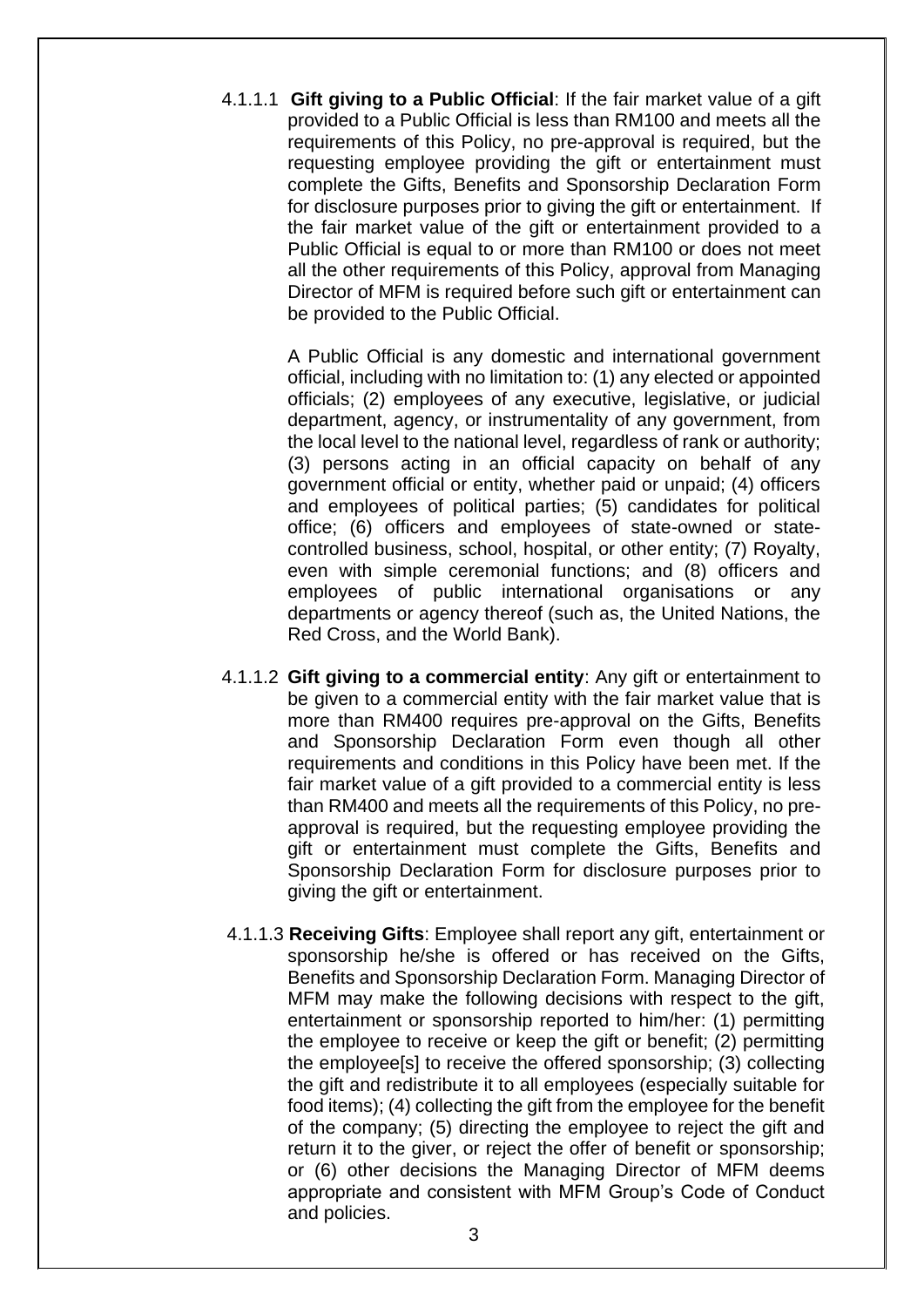- 4.1.2 Gifts or tokens offered or given as symbol of kinship or partnership during gatherings or conferences to which MFM Group is a participant, host or sponsor;
- 4.1.3 The acceptance and retention of certificates, plaques, cards, thank you notes or other written forms of souvenir or mark of courtesy;
- 4.1.4 The acceptance of seminar bags and contents, and partaking of moderately priced meals and beverages that Board of Directors, officers and employees obtain at events, such as conferences and seminars, and which are offered equally to all members of the public attending the event;
- 4.1.5 Working lunches or dinners with suppliers or other stakeholders of MFM Group, if such lunches or dinners are inevitable in the course of official business. Such lunches or dinners should, however, be of modest value not beyond what is normal or customary in the sector or business where MFM Group operates, especially in dealing with potential suppliers or customers;
- 4.1.6 Product samples of nominal value given by suppliers or potential suppliers if giving such samples are allowed under part of the standard procedures of MFM Group;
- 4.1.7 Exchange of gifts at the company-to-company level (e.g. gifts exchanged between companies as part of an official company visit/courtesy call and thereafter said gift is treated as company property);
- 4.1.8 Gifts from MFM Group to external institutions or individuals in relation to the company's official functions, events and celebrations (e.g. commemorative gifts or door gifts offered to all guests attending the event);
- 4.1.9 Gifts from MFM Group to employees and directors and/or their family members in relation to an internal or externally recognised company function, event and celebration (e.g. in recognition of an employee's/director's service to the company);
- 4.1.10 Token gifts of nominal value normally bearing MFM or company's logo (e.g. t-shirts, pens, diaries, calendars and other small promotional items) that are given out equally to members of the public, delegates, customers, partners and key stakeholders attending events such as conferences, exhibitions, training, trade shows etc. and deemed as part of the company's brand building or promotional activities; and
- 4.1.11 Charitable donations or gifts to external parties as part of MFM Group's corporate social responsibility activities, either monetary or gifts in-kind.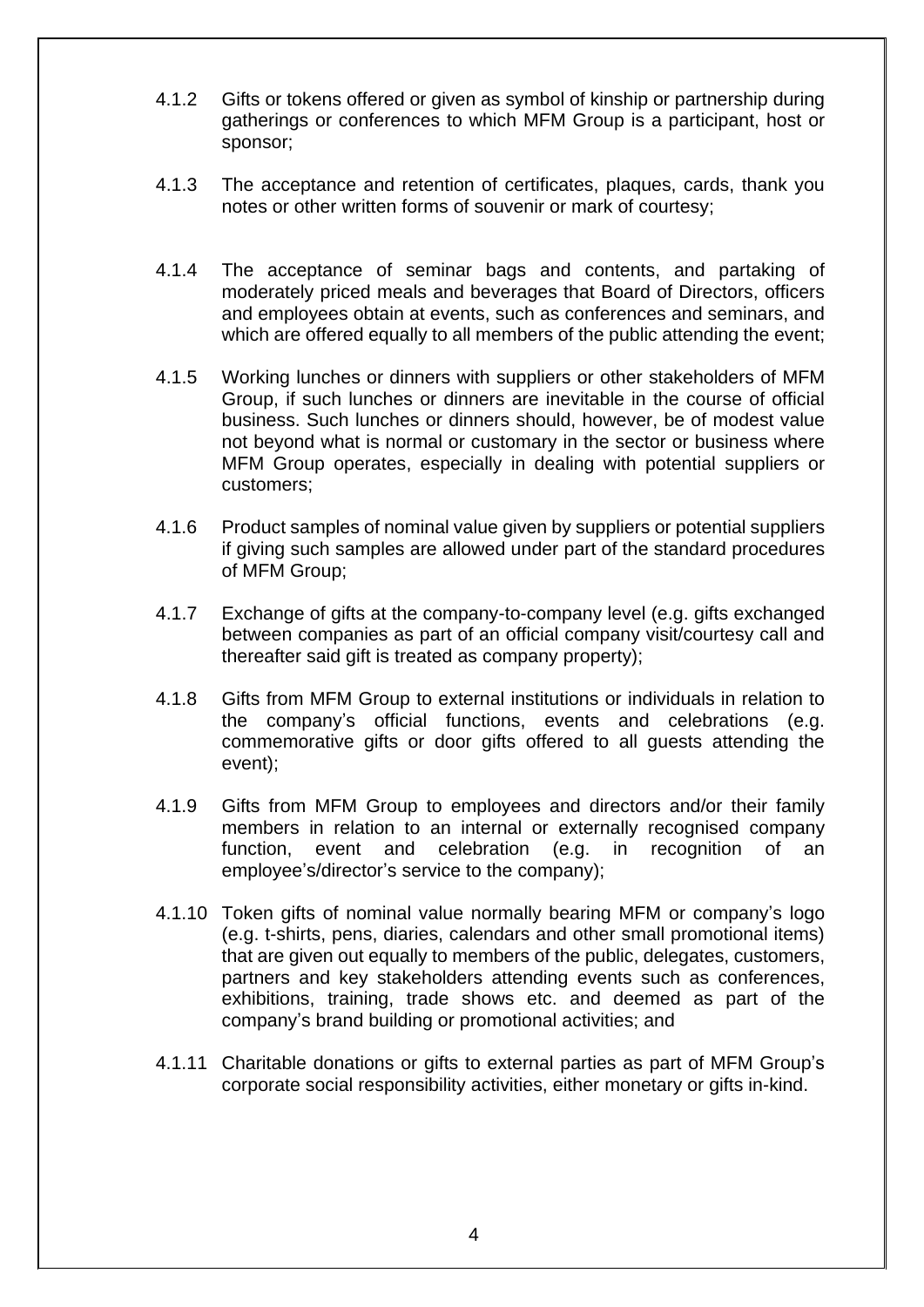#### **5.0 Guidelines on Flowers, Food and Other Gift Items**

- 5.1 When gifts are received pursuant to clause 4.1.1, the gifts shall be treated in the following manners:
	- 5.1.1 Gifts such as flower or display item shall be displayed in the lobby or at other location where all employees may enjoy their presence;
	- 5.1.2 Gifts of food that may arrive during festive seasons, and at other times of the year when gift-giving is traditional, belong to the entire staff even if addressed to a single employee or department. Hence, these gifts shall be declared and handed over to the Administration Department for recording and, upon consultation with the Managing Director of MFM or any officer(s) so authorised by him, re-distribution to all employees at that location; and
	- 5.1.3 Gifts accepted on other occasion shall be treated in the manner as determined by the Managing Director of MFM or any officer(s) so authorised by him.

#### **6.0 Reporting Violations**

6.1 MFM Group's Personnel have a duty to report suspected or known violations of these Policy and Guidelines. To report such suspicion or any known violation, MFM Group's Personnel should submit MFM Group's Whistle Blowing Report Form to the General Manager, Group Human Resources as directed in Section 6.1 of the Standard Operating Procedures & Policy (SOPP) on Whistle Blowing. It is the Company's policy that employees will suffer no retaliation for reporting potential compliance concerns.

#### **7.0 Repealing Clause**

7.1 All existing guidelines, orders, policies and other issuances, which are inconsistent with any provision of these Policy and Guidelines shall be deemed superseded.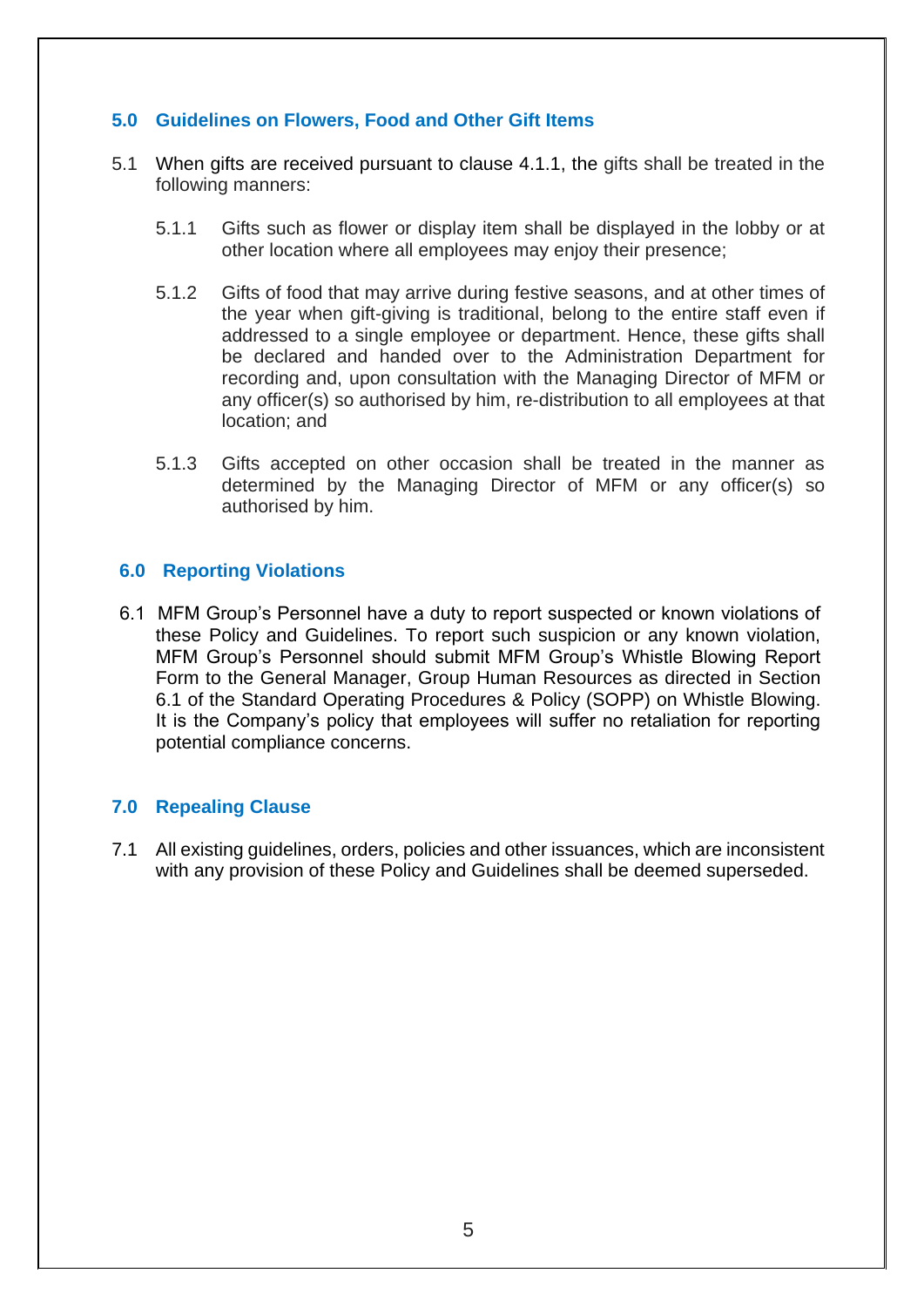## **Appendix A**

#### **Gifts, Benefits and Sponsorships Declaration Form**

This declaration form supports MFM Group's *Policy and Guidelines on Gifts and Entertainment*. Employees must declare all exchanges (including giving, offer, and receipt) of gifts, benefits, and sponsorships using this declaration form. All exchanges must comply with MFM Group's Code of Conduct and relevant policies and offers of non-token gifts to MFM Group's employees must be declined. Completed form shall be sent to the Administration Department together with the gift (if applicable). Please attach with any supporting documentation (if any).

| <b>Employee Details</b> (to be completed by the employee of MFM Group) |               |                               |  |  |  |  |
|------------------------------------------------------------------------|---------------|-------------------------------|--|--|--|--|
| Name:                                                                  |               |                               |  |  |  |  |
| Title:                                                                 |               |                               |  |  |  |  |
| Department/Division:                                                   |               |                               |  |  |  |  |
| Date:                                                                  |               |                               |  |  |  |  |
| <b>Details of Exchange</b>                                             |               |                               |  |  |  |  |
| Date of Actual or Anticipated                                          |               |                               |  |  |  |  |
| Exchange:                                                              |               |                               |  |  |  |  |
| Description of the Gift, Benefit or                                    |               |                               |  |  |  |  |
| Sponsorship:                                                           |               |                               |  |  |  |  |
| Giver/Recipient Identity:                                              | Name:         |                               |  |  |  |  |
| please tick ( $\checkmark$ ) the applicable                            | Title:        |                               |  |  |  |  |
|                                                                        | Organisation: |                               |  |  |  |  |
| ⊿ Giver<br>$\Box$ Recipient                                            |               |                               |  |  |  |  |
| Is the Recipient a Public Official?                                    | Yes [         | No I                          |  |  |  |  |
| If the Recipient is a Public Official,                                 |               |                               |  |  |  |  |
| Please Indicate Whether He/She Is                                      | Yes [<br>1    | No [                          |  |  |  |  |
| Permitted to Accept the Gift or                                        |               |                               |  |  |  |  |
| Entertainment Per Applicable Local                                     |               |                               |  |  |  |  |
| Law or Regulation                                                      |               |                               |  |  |  |  |
| Estimated or actual value:                                             |               |                               |  |  |  |  |
| Reason for the Exchange:                                               |               |                               |  |  |  |  |
| (Please provide the reason for the giving,                             |               |                               |  |  |  |  |
| offer, or receipt of the gift, such as festive                         |               |                               |  |  |  |  |
| gifts, appreciation tokens, and etc.)                                  |               |                               |  |  |  |  |
|                                                                        |               |                               |  |  |  |  |
| .                                                                      |               |                               |  |  |  |  |
| Signature                                                              | Name:         |                               |  |  |  |  |
|                                                                        | Date:         |                               |  |  |  |  |
| Approval by Managing Director of MFM (or an authorised personnel)      |               |                               |  |  |  |  |
|                                                                        |               |                               |  |  |  |  |
|                                                                        |               |                               |  |  |  |  |
| Signature                                                              |               |                               |  |  |  |  |
| Name:                                                                  |               |                               |  |  |  |  |
| Date:                                                                  |               |                               |  |  |  |  |
| Actions: please tick ( $\checkmark$ ) which appropriate.               |               |                               |  |  |  |  |
| Approve                                                                |               | Deny                          |  |  |  |  |
|                                                                        |               |                               |  |  |  |  |
| Keep by Recipient Employee                                             |               | Redistribute to All Employees |  |  |  |  |
| Keep by Company                                                        |               | Reject and Return to Giver    |  |  |  |  |
| Disclosure Acknowledged, and Pre-Approval Not Required                 |               |                               |  |  |  |  |
| Remarks:                                                               |               |                               |  |  |  |  |
|                                                                        |               |                               |  |  |  |  |
|                                                                        |               |                               |  |  |  |  |
|                                                                        |               |                               |  |  |  |  |